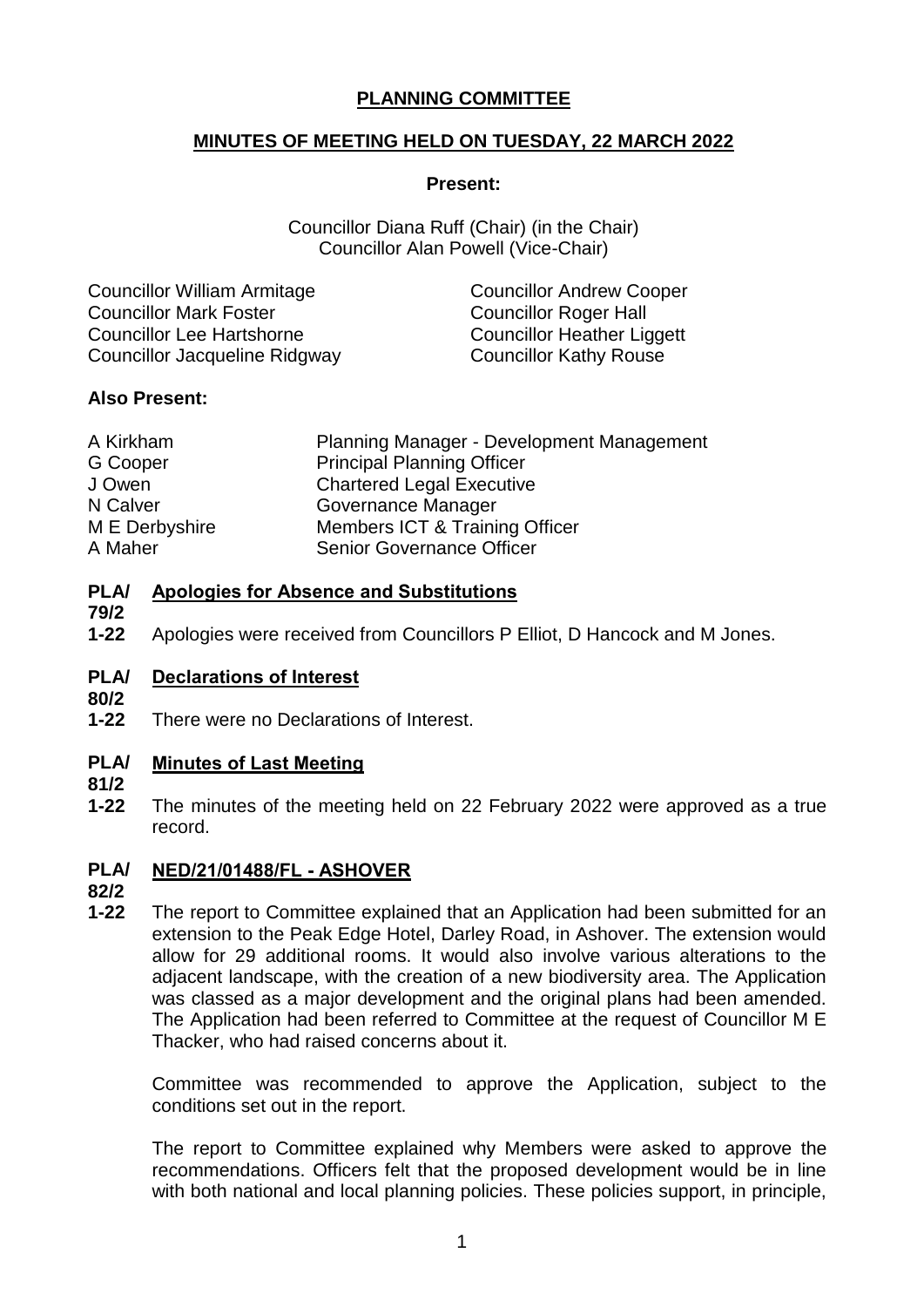developments that enable established businesses in the countryside to expand.

Committee also heard that the Applicant would not seek to implement fully the existing planning permission to build 20 holiday lodges on the site if the proposed extension was agreed, Officers felt that these lodges would have a greater impact on the site and surrounding area than the proposed extension. They had concluded, therefore, that approving the current Application would ensure the better outcome.

Before Members discussed the Application, those registered to speak were asked to address the Committee. The Applicant S Perez and the Agent, C Stainton, spoke in support of the Application. No one had registered to speak against it.

Committee considered the Application. It took into account the Principle of Development and in particular, Local Policy SS1, covering sustainable development in support of the local economy and Local Policy SS9, covering development in the countryside. Committee also took into account Policy SDX3, requiring that new developments should not to cause significant harm to the landscape. Committee considered the size and design of the proposed extension and its location on the site. It took into account the impact on adjacent residential properties, neighbouring land uses and the heritage implications for the nearby Scheduled Monument.

Members discussed the Application. They considered the impact of the proposed development on the site. They reflected on the possible impact if the existing planning permissions to construct holiday lodges on the site was implemented. They considered the implications for the amenity of neighbouring properties and the ways in which these would mitigated. They discussed what impact the further development might have on the highways network and reflected on the incremental growth of the hotel business on the site over time.

At the conclusion of the discussion Councillor D Ruff and W Armitage moved and seconded a motion to conditionally approve the Application, in line with officer recommendations. The motion was put to the vote and approved.

### RESOLVED

- (1) That planning permission is conditionally approved, in accordance with officer recommendations and subject to the prior agreement to a Unilateral Undertaking Agreement (in respect of the lodge development, as specified in the report.
- (2) The final wording of the conditions be delegated to the Planning Manager (Development Management):-

### **Conditions**

1) The development hereby permitted shall be started within 3 years from the date of this permission.

[*Reason: To comply with the provision of Section 91 (as amended) of the Town and Country Planning Act 1990.*]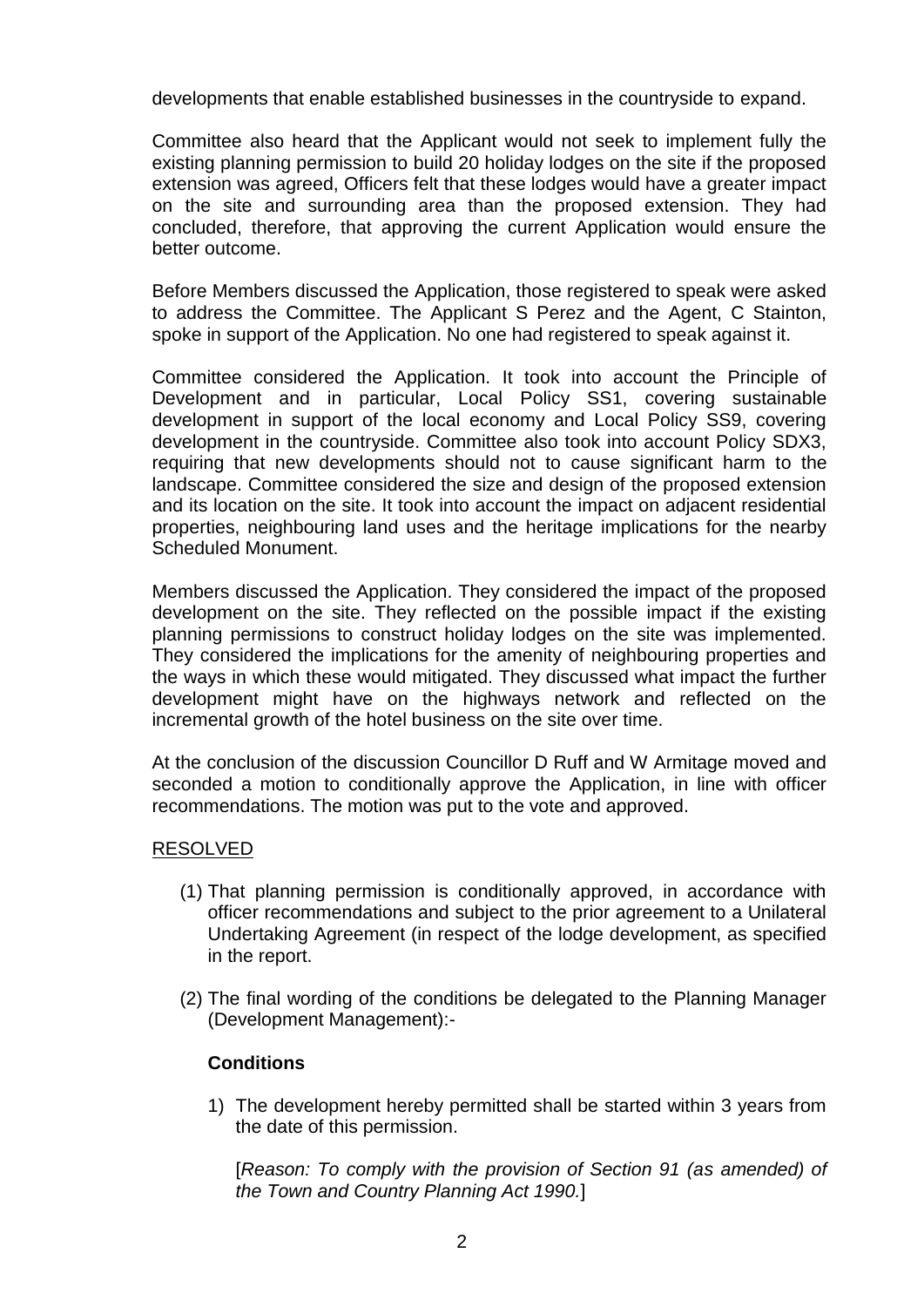- 2) The development hereby approved shall be carried out in accordance with the details shown on the following drawings unless otherwise subsequently agreed through a formal submission under the Non Material Amendment procedures and unless otherwise required by any condition contained in this decision notice:
	- 11902-SELF-ZZ-DR-A-001 Rev C (Site Location Plan & Existing Site Plan)
	- 1902-SELF-ZZ-DR-A-004 Rev G (Proposed Site Plan)
	- 1902-SELF-ZZ-DR-A-005 Rev B (Proposed Hotel Extension Plans)
	- 1902-SELF-ZZ-DR-A-006 Rev B (Proposed Hotel Extension Elevations)
	- 1902-SELF-ZZ-DR-A-007 Rev B (Proposed Spa Plans)
	- 1902-SELF-ZZ-DR-A-008 Rev B (Proposed Spa Elevations)
	- 1902-SELF-ZZ-DR-A-009 Rev B (Proposed Sections)
	- 1902-SELF-ZZ-DR-A-010 Rev C (Proposed Site Elevations)
	- 1902-SELF-ZZ-DR-A-012 (Materiality and Elevations Treatments)

*[Reason: For clarity and the avoidance of doubt.]*

### **Construction/Design Details**

3) Notwithstanding the submitted details, before development commences, details of the existing ground levels, proposed finished floor levels of the extension and the proposed finished ground levels of the site shall be submitted to and approved in writing by the Local Planning Authority. The development shall then be carried out in accordance with the approved details.

*[Reason: In the interest of the character and appearance of the site and the surrounding scenic countryside setting.]*

4) Notwithstanding the submitted details, before above ground work commences, precise specifications or samples of walling and roofing materials to be used shall be submitted to and approved in writing by the Local Planning Authority. The development shall then be carried out in accordance with the approved details.

*[Reason: In the interest of the character and appearance of the site and the surrounding sensitive countryside setting.]*

5) Before above ground work commences, a plan to show the position, design, materials, height and type of boundary treatment to be erected shall be submitted to and approved in writing by the Local Planning Authority. The approved scheme shall be completed prior to the first use of the extension hereby approved and retained as such thereafter.

*[Reason: In the interest of the character and appearance of the site and the surrounding sensitive countryside setting.]*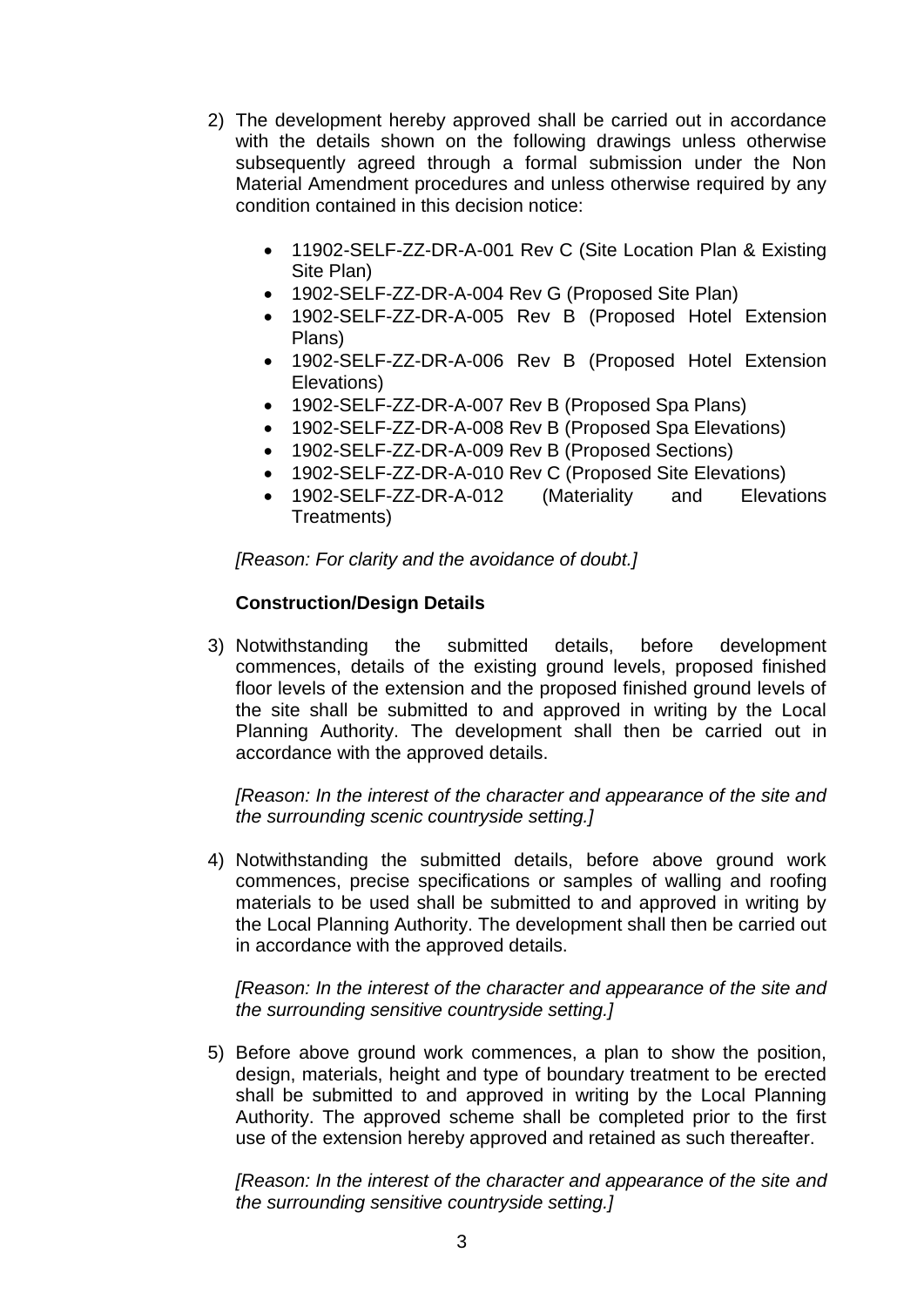## **Landscaping**

- 6) Notwithstanding the submitted Landscape Masterplan, before above ground work commences, the following shall be submitted to and approved in writing by the Local Planning Authority:
	- a) A scheme of landscaping, which shall include indications of all existing trees and hedgerows on the site;
	- b) The details of any trees and hedgerows to be retained, together with measures for their protection during development;
	- c) A schedule of proposed native plant species, size and density and planting locations and
	- d) An implementation programme.

[*Reason: In the interest of the character and appearance of the site and the surrounding sensitive countryside setting.]*

7) All planting, seeding or turfing in the approved scheme of landscaping shall be carried out in the first planting and seeding season following the occupation of the buildings or the completion of the development, whichever is the sooner. Any trees or plants which within a period of 5 years from the completion of the development die, are removed or become seriously damaged or diseased shall be replaced in the next planting season with others of similar size and species, unless the Local Planning Authority gives written consent to any variation.

[*Reason: In the interest of the character and appearance of the site and the surrounding street scene.]*

# **Employment**

8) Before the development hereby approved commences, a scheme to enhance and maximise employment and training opportunities during the construction stage of the project, including a timetable for implementation, shall be submitted to and approved in writing by the Local Planning Authority. The approved scheme shall then be implemented in full in accordance with the approved timetable.

[*Reason: In the interests of creating sustainable development in accordance with policy SS1 of the North East Derbyshire Local Plan and in the interest of the overarching aims of the Council*.]

### **Public Art**

9) Before above ground work commences, a scheme for the provision of public art on the site including a timetable for implementation of the scheme shall be submitted to and approved in writing by the Local Planning Authority. The public art shall thereafter be completed in full in accordance with the approved scheme and timetable and shall be retained as such thereafter.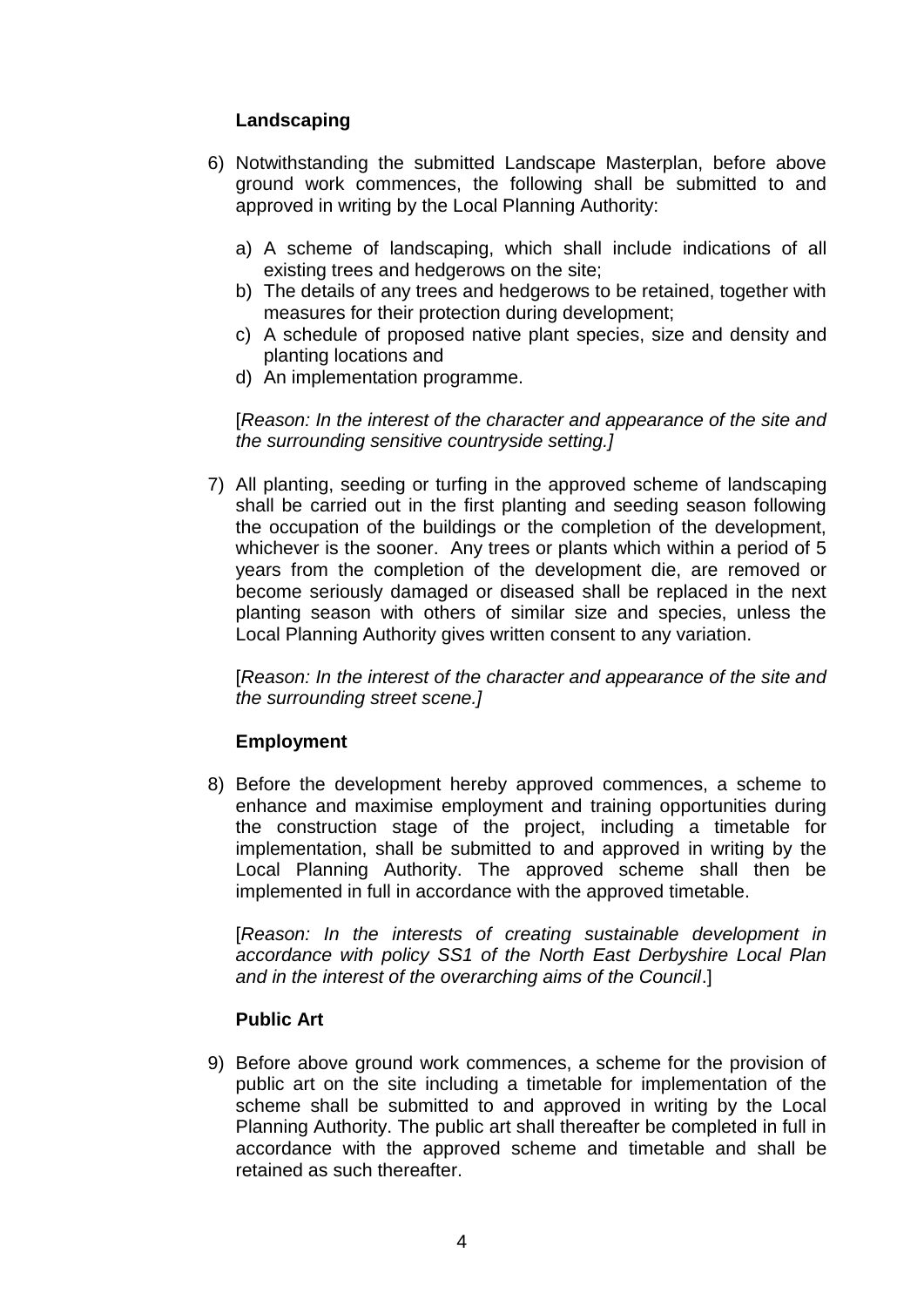[*Reason: In the interests of providing public art*.]

## **Climate Change**

10)Before the development hereby approved commences a scheme for mitigating climate change through the sustainable design and construction of the hotel extension/spa including the provision of sources of renewable energy shall be submitted to and approved in writing by the Local Planning Authority. Thereafter the approved climate change scheme shall be implemented in full and retained as such thereafter.

*[Reason: In the interest of delivering sustainable development and in accordance with the North East Derbyshire Interim Sustainable Buildings Policy, policies SS1 and SDC12 of the North East Derbyshire Local Plan and the National Planning Policy Framework*.]

## **Environmental Health**

11)Construction works on the site and deliveries to the site shall be undertaken only between the hours of 07.30am to 6pm Monday to Friday and 7.30am to 1pm on Saturday. There shall be no work undertaken on site or deliveries to the site on Sundays or public holidays.

*[Reason: In the interest of highway safety, the amenity of neighbouring residents and hotel guests.]*

12)No external heating systems shall be provided to balcony areas.

*[Reason: In the interest of the amenity of neighbouring residents and to protect the surrounding countryside setting.]*

13)Before above ground work commences, a noise assessment, detailed design of the required external plant and HVAC equipment required in association with the approved development, along with a noise control scheme shall be submitted to and approved in writing by the Local Planning Authority. The approved external plant and any noise control measures shall be implemented in accordance with the approved details and retained as such thereafter.

[*Reason: In the interest of the amenity of neighbouring residents and hotel guests.]*

### **Land Contamination**

14)If any unexpected, visibly contaminated, or odorous material is encountered during redevelopment (given any previous desk study, site investigation and/or remediation work), works shall cease and remediation proposals for the material shall be submitted to and agreed in writing by the Local Planning Authority. Thereafter the remediation works shall be implemented in full and works recommenced.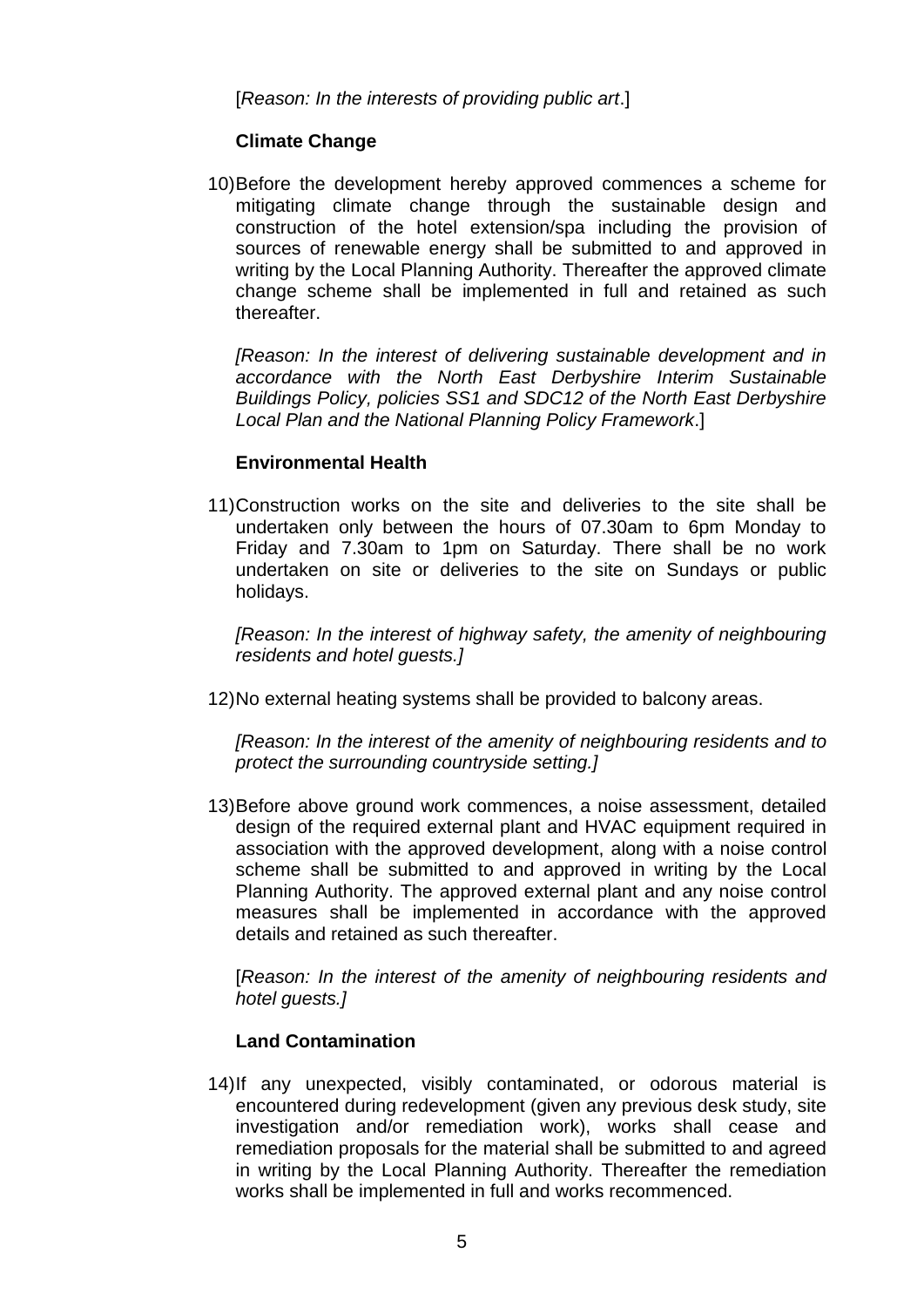*[Reason: To protect the environment and address any contamination issues.]*

## **Ecology**

15) The development shall be carried out in accordance with the submitted Biodiversity Net Gain Assessment (The Biodiversity Impact Assessment, Weddle Landscape Design, January 2022). The on-site habitat creation and enhancement shall be provided in accordance with the details in the Assessment and within a timetable that shall form part of the information submitted in the Landscape and Ecological Management Plan. The Assessment shall be subject to change based on the results of an update grassland survey of land outside the managed hotel grounds currently classified as 'other neutral grassland'. The survey shall be carried out between May and August after a period without grazing and the biodiversity metric shall be updated as necessary if the grassland type or condition requires amending. The proposed habitat creation and enhancement shall subsequently be amended as required to ensure a net gain is still achieved and the final proposals approved in writing by the LPA and retained in perpetuity.

*[Reason: In the interest of protecting wildlife and providing a net biodiversity gain. All in the interests of policies SDC2 and SDC4 of the North East Derbyshire Local Plan.]*

16)A Landscape and Ecological Management Plan (LEMP) shall be submitted to and approved in writing by the Local Planning Authority prior to the first use of any part of the development. The LEMP shall cover all retained, enhanced and created habitats, as identified in the submitted Biodiversity Net Gain Assessment (The Biodiversity Impact Assessment, Weddle Landscape Design, January 2022). The content of the LEMP shall include the following;

a) Description and evaluation of features to be managed;

b) Ecological trends and constraints on site that might influence management;

c) Aims and objectives of management;

d) Appropriate management options for achieving aims and objectives;

e) Prescriptions for management actions;

f) Preparation of a work schedule (including an annual work plan capable of being rolled forward over a thirty-year period);

g) Details of the body or organization responsible for implementation of the plan;

h) Ongoing monitoring and remedial measures.

i) Enhancement measures in Section 5.3 of the Preliminary Ecological Appraisal (Weddle Landscape Design Rev A, December 2021).

The LEMP shall also include details of the legal and funding mechanism(s) by which the long-term implementation of the plan will be secured by the developer with the management body(ies) responsible for its delivery. The plan shall also set out (where the results from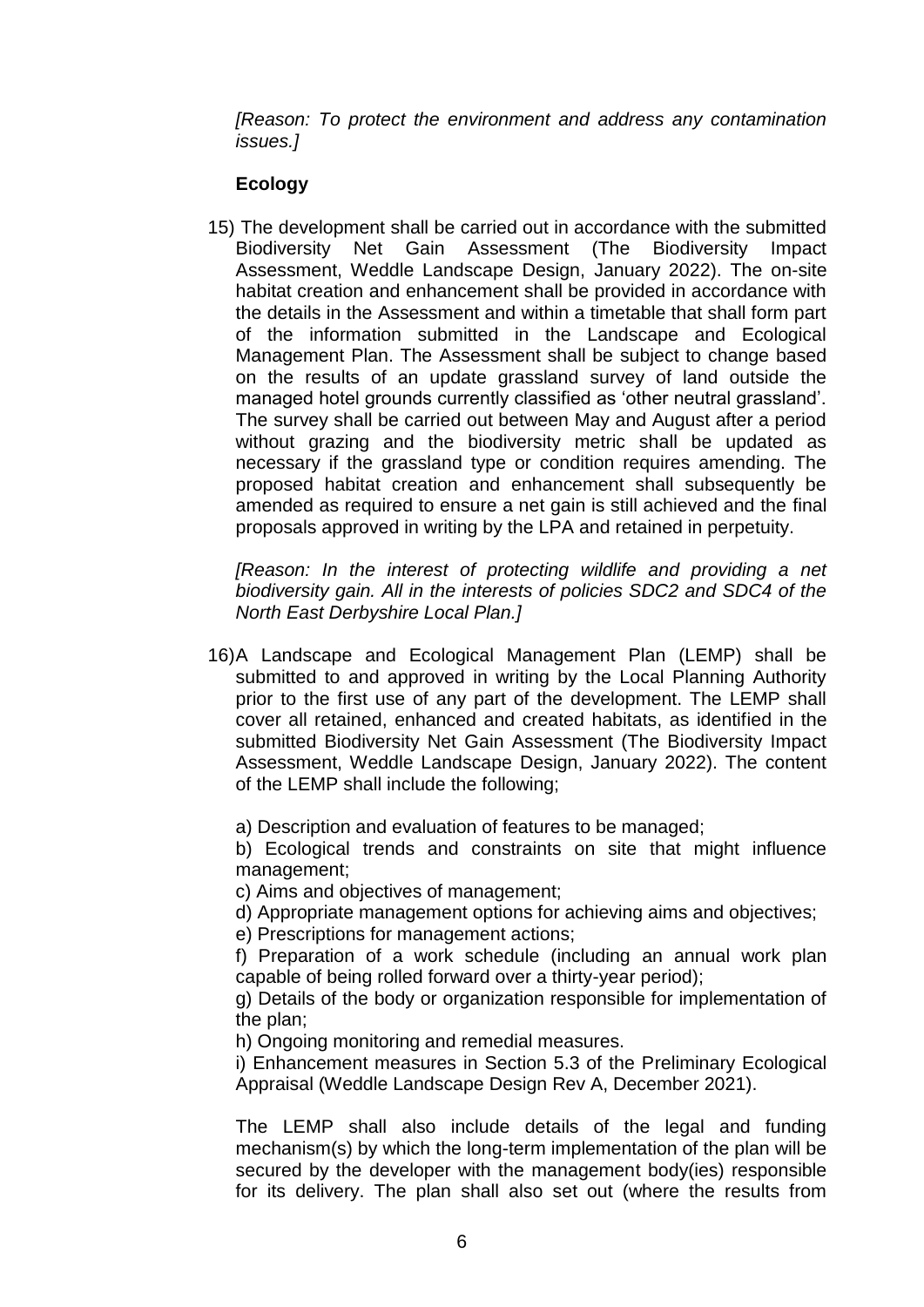monitoring show that conservation aims and objectives of the LEMP are not being met) how contingencies and/or remedial action will be identified, agreed and implemented so that the development still delivers the fully functioning biodiversity objectives of the originally approved scheme. The approved plan shall be implemented in accordance with the approved details and retained as such thereafter.

*[Reason: In the interest of protecting wildlife and providing a net biodiversity gain. All in the interests of policies SDC2 and SDC4 of the North East Derbyshire Local Plan.]*

17)No development shall take place (including ground works or vegetation clearance) until a construction environmental management plan (CEMP: Biodiversity) has been submitted to and approved in writing by the local planning authority. The CEMP (Biodiversity) shall include the following:

a) Risk assessment of potentially damaging construction activities.

b) Identification of "biodiversity protection zones".

c) Practical measures (both physical measures and sensitive working practices) to avoid or reduce impacts during construction (may be provided as a set of method statements).

d) The location and timing of sensitive works to avoid harm to biodiversity features.

e) The times during construction when specialist ecologists need to be present on site to oversee works.

f) Responsible persons and lines of communication.

g) The role and responsibilities on site of an ecological clerk of works (ECoW) or similarly competent person.

h) Use of protective fences, exclusion barriers and warning signs.

The approved CEMP shall be adhered to and implemented throughout the construction period strictly in accordance with the approved details, unless otherwise agreed in writing by the local planning authority.

*IReason: In the interest of protecting wildlife and providing a net biodiversity gain. All in the interests of policies SDC2 and SDC4 of the North East Derbyshire Local Plan.]*

18)All works shall proceed in accordance with the Outline Great Crested Newt Mitigation Strategy (Weddle Landscape Design, January 2022), which shall be implemented in full.

*[Reason: In the interest of protecting Great Crested Newts, all in accordance with policies SDC2 and SDC4 of the North East Derbyshire Local Plan.]*

19)Prior to the first occupation of any element of the development, hereby approved, a detailed lighting strategy shall be submitted to and approved in writing by the Local Planning Authority to safeguard surrounding habitats for nocturnal wildlife and to reduce obtrusive light on sensitive receptors. The scheme should provide details of the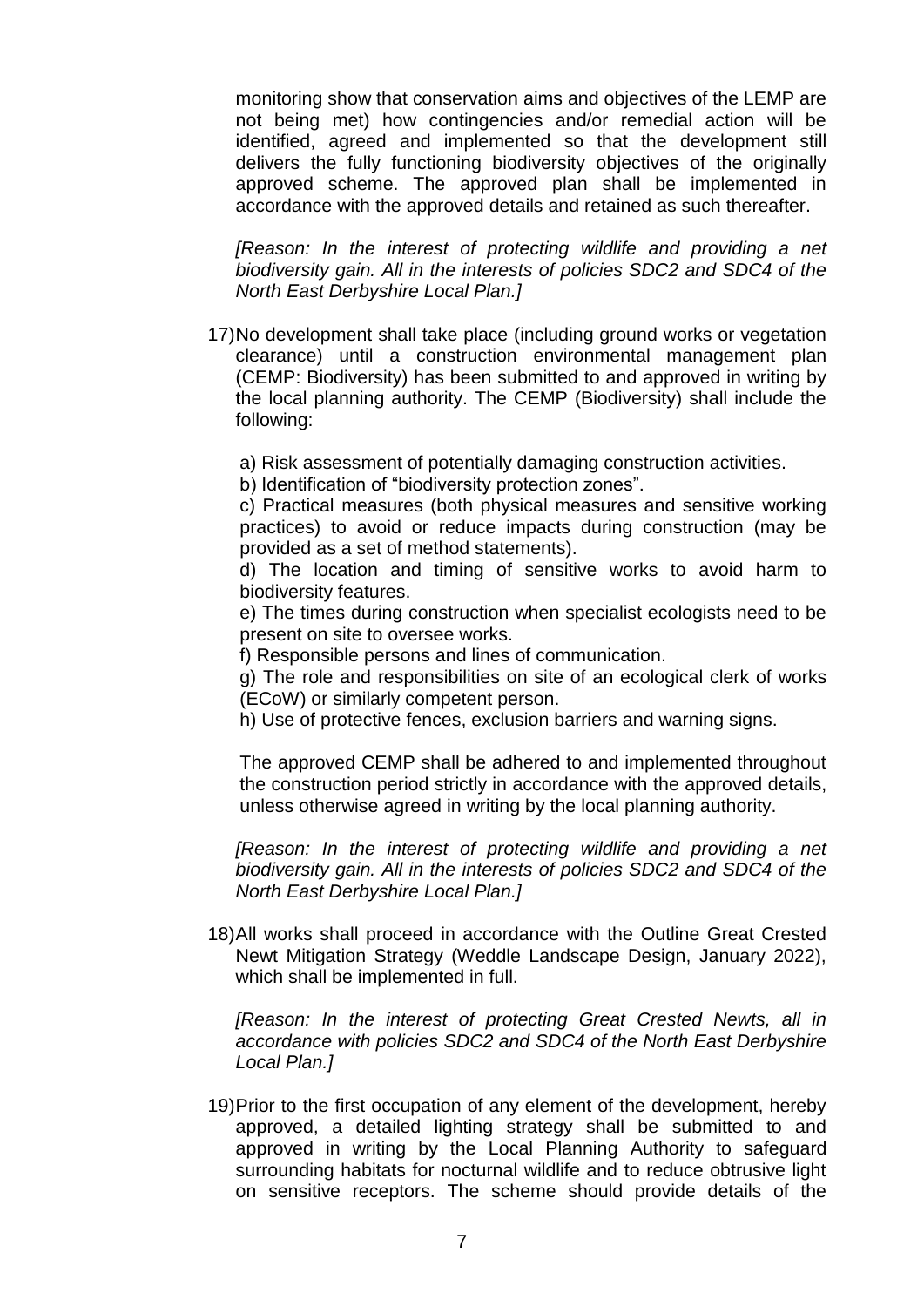chosen luminaires, their locations and any mitigating features such as dimmers, PIR sensors and timers. Dependent on the scale of proposed lighting, a lux contour plan may be required to demonstrate acceptable levels of light spill to any sensitive ecological zones/features and receptors. Guidelines can be found in Guidance Note 08/18 - Bats and Artificial Lighting in the UK (BCT and ILP, 2018) and "Guidance Notes for the Reduction of Obtrusive Light GN01:2011" produced by the Institution of Lighting Professionals. Such approved measures will be implemented in full and retained as such thereafter.

*[Reason: In the interest of protecting wildlife and in order to protect the amenity of neighbouring residents and in the interest of protecting the Dark Skies in this location.]* 

### **Drainage**

20)No development shall take place until a detailed design and associated management and maintenance plan of the surface water drainage for the site, in accordance with the principles outlined within:

a. Existing plans Prepared by Self Architects Drawing No. 11902-SELF-ZZ-M3-A-002.REV A, Date December 21.

b. Proposed Site Plan. Drawing NO.11902-SELF-ZZ-M3-A-004 Rev D December 2021

c. Flood Risk Assessment And Drainage Strategy Report Prepared by HBL Associates. REF:19439-HBL-XX-XX-PEH-DR-0001.REV-Dec 2021.

d. Phase 1 Site investigation Report Prepared by HBL FOR 30TH November 2021 REF-600.14.01, Version-1.1.

e. And DEFRA's Non-statutory technical standards for sustainable drainage systems (March 2015),

have been submitted to and approved in writing by the Local Planning Authority.

*[Reason: To ensure that the proposed development does not increase flood risk and that the principles of sustainable drainage are incorporated into this proposal, and sufficient detail of the construction, operation and maintenance/management of the sustainable drainage systems are provided to the Local Planning Authority, in advance of full planning consent being granted.]*

21)No development shall take place until a detailed assessment has been provided to and approved in writing by the Local Planning Authority, to demonstrate that the proposed destination for surface water accords with the drainage hierarchy as set out in paragraph 80 reference ID: 7- 080-20150323 of the planning practice guidance or any subsequent guidance which supersedes this.

[*Reason: To ensure that surface water from the development is directed towards the most appropriate waterbody in terms of flood risk and practicality by utilising the highest possible priority destination on*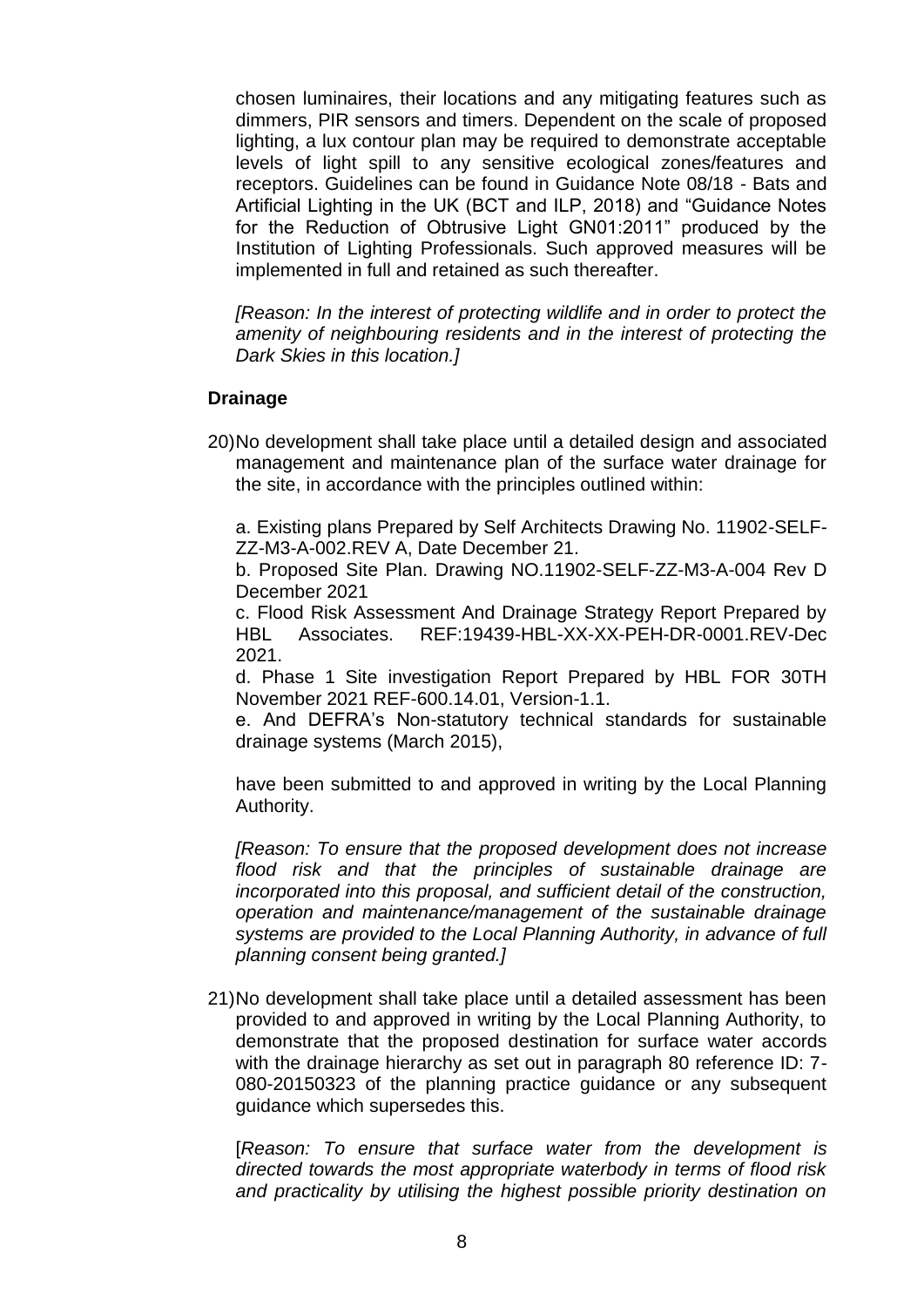*the hierarchy of drainage options. The assessment should demonstrate with appropriate evidence that surface water runoff is discharged as high up as reasonably practicable in the following hierarchy:*

*I. into the ground (infiltration);*

*II. to a surface water body;*

*III. to a surface water sewer, highway drain, or another drainage system;*

*IV. to a combined sewer.*

*And to ensure that development will be safe from flood risk including from groundwater and natural springs*.]

22)Prior to commencement of the development, the applicant shall submit for approval to the LPA details indicating how additional surface water run-off from the site will be avoided during the construction phase. The applicant may be required to provide collection, balancing and/or settlement systems for these flows. The approved system shall be operating to the satisfaction of the LPA, before the commencement of any works, which would lead to increased surface water run-off from site during the construction phase.

[*Reason: To ensure surface water is managed appropriately during the construction phase of the development, so as not to increase the flood risk to adjacent land/properties or occupied properties within the development*.]

23)The proposed Filter drains should not be brought into use until such a time as it is fully designed and constructed in line with CIRIA SuDS manual C753 and to the agreed specifications. An associated management and maintenance plan, in line with CIRIA SuDS Manual C753 is submitted to and approved in writing by the Local Planning Authority.

[*Reason: To ensure that the proposed surface water drainage system does not increase flood risk, that the principles of sustainable drainage are incorporated into the proposal, the system is operational prior to first use and that maintenance and management of the sustainable drainage systems is secured for the future*.]

24)Prior to the first occupation of the development, a verification report carried out by a qualified drainage engineer must be submitted to and approved by the Local Planning Authority. This must demonstrate that the drainage system has been constructed as per the agreed scheme (or detail any minor variations), provide the details of any management company and state the national grid reference of any key drainage elements (surface water attenuation devices/areas, flow restriction devices and outfalls).

[*Reason: To ensure that the drainage system is constructed to the national Non-statutory technical standards for sustainable drainage and CIRIA standards C753*.]

25)The development hereby permitted shall not be commenced until such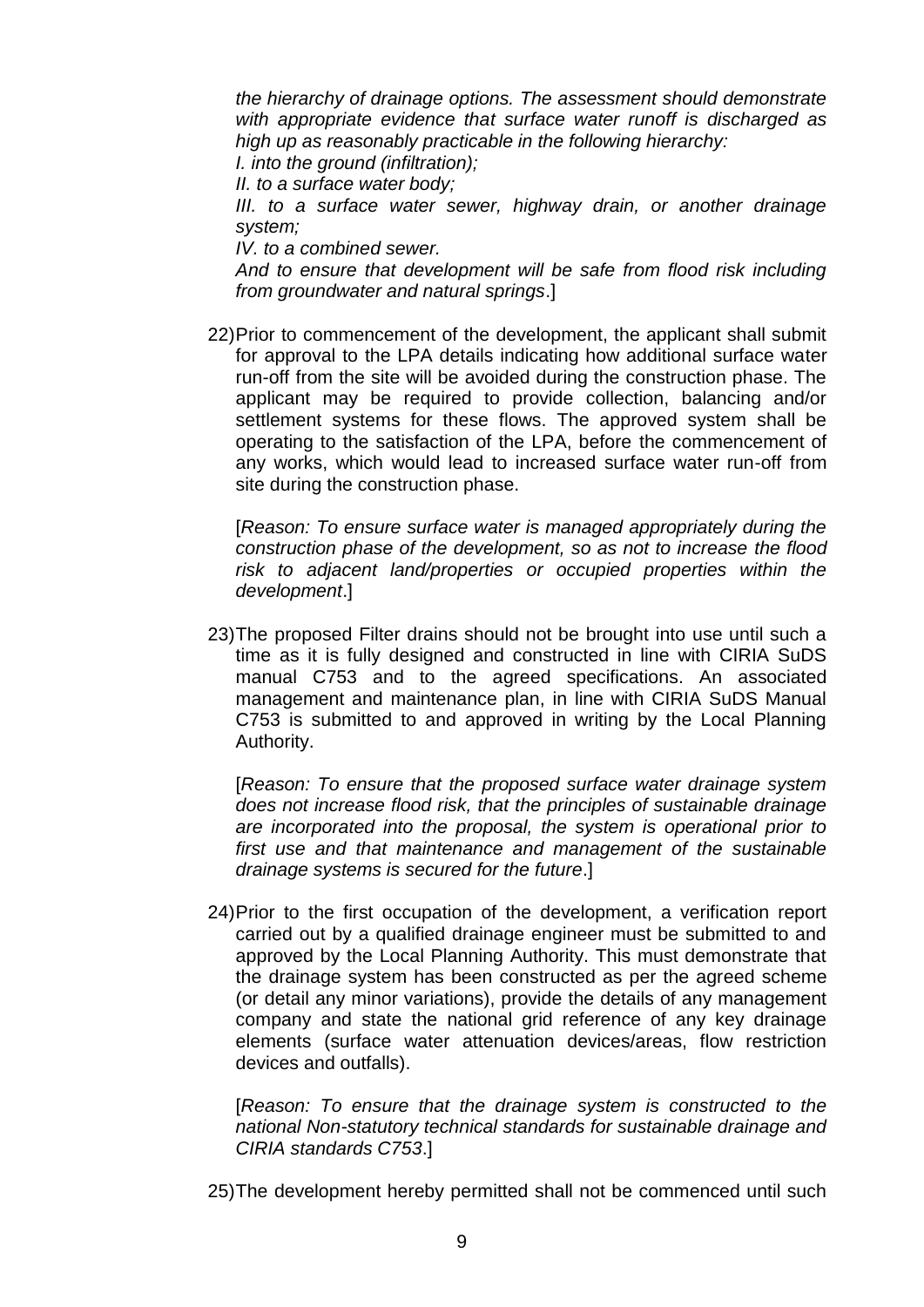time as a scheme of foul drainage has been submitted to, and approved in writing by, the local planning authority. The scheme shall be implemented as approved.

[*Reason: To ensure that the development does not contribute to, and is not put at unacceptable risk from or adversely affected by, unacceptable levels of water pollution in line with paragraph 174 of the National Planning Policy Framework.]*

### **Highway Safety**

- 26)No development, including preparatory works, shall commence until space has been provided within the site for storage of plant and materials, site accommodation, loading, unloading and manoeuvring of goods vehicles, and parking and manoeuvring of employees and visitors vehicles, with this space laid out in accordance with a scheme first submitted to and approved in writing by the Local Planning Authority. Once implemented, the approved facilities shall be retained free from any impediment to their designated use throughout the construction period.
- 27)Throughout the period of construction vehicle wheel cleaning facilities shall be provided and retained within the site. All construction vehicles shall have their wheels cleaned on a hard surface before leaving the site in order to prevent the deposition of mud or other extraneous material on the public highway.

[*Reasons: In the interest of highway safety, all in accordance with Policies ID3 of the North East Derbyshire Local Plan*.]

# **Informatives:**

- a) DISCON
- b) NMA
- c) Pursuant to Sections 149 and 151 of the Highways Act 1980, steps shall be taken to ensure that mud or other extraneous material is not carried out of the site and deposited on the public highway. Should such deposits occur, it is the applicant's responsibility to ensure that all reasonable steps (e.g. street sweeping) are taken to maintain the roads in the vicinity of the site to a satisfactory level of cleanliness.
- d) LLFA Advisory/Informative Notes. As per letter dated 31 January 2022.
- e) Environment Agency: Please note their comments in the letter dated 15 February 2022 in relation to dealing with swimming pool water. Additional permits and licensing may be required.
- f) Under the Private Water Supply (England) Regulations the developer and water supplier must develop a Water Safety Plan of supply supply(which takes account of all supply users) to include as a minimum:

1. A plan / schematic of the water supply (or reference to the one contained in this report if it is considered accurate).

2. A written description of the water supply (or reference to the one